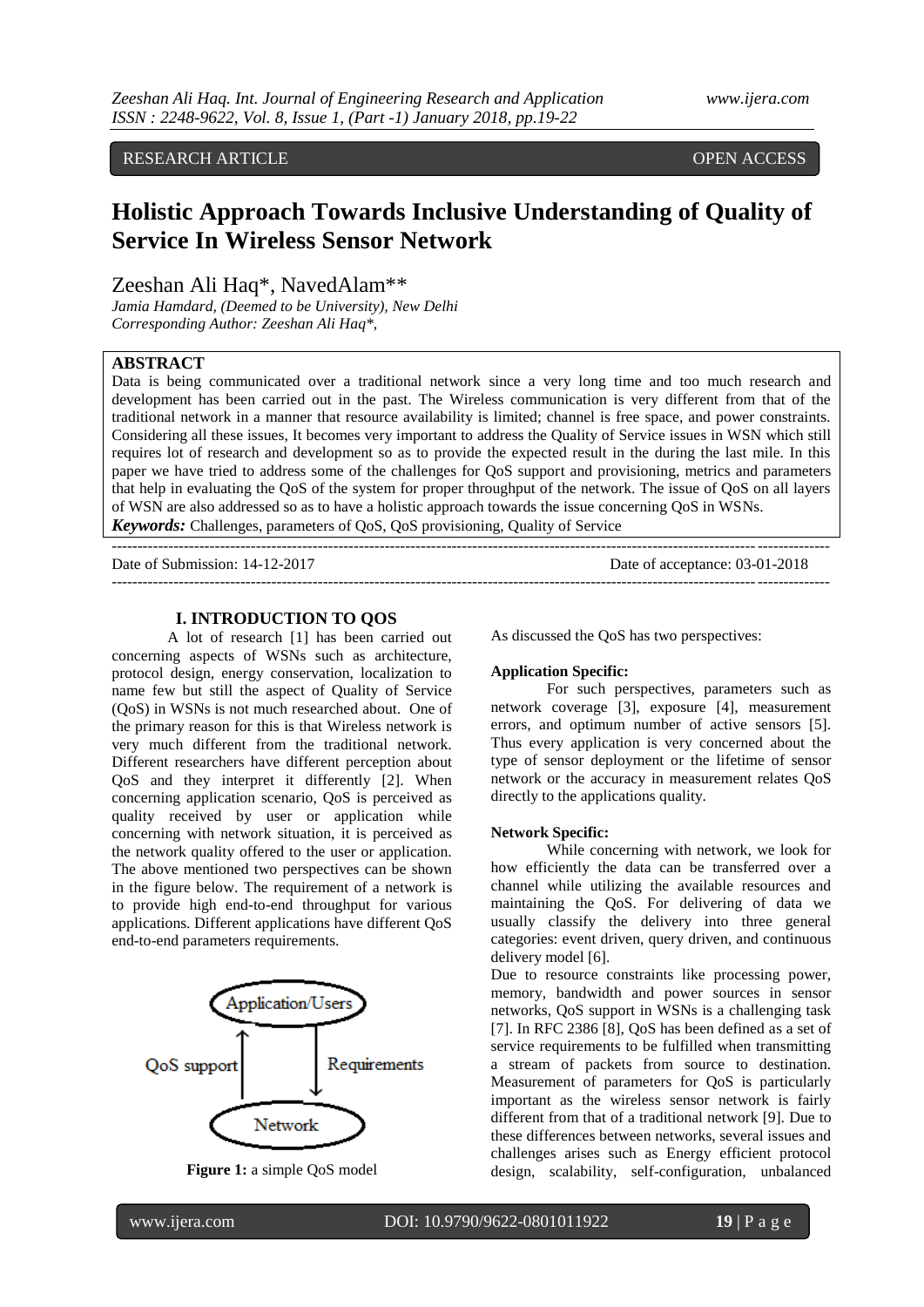traffic, redundancy in data transmission, and energy management.

Since the network is constituted as a sensor nodes which in certain applications may be mobile, the most concerning parameter in designing a network topology for a sensor network is the residual power as the sensor nodes are battery operated and carry limited amount of power. When we are looking from an application point of perspective, we have to remark upon the QoS issues so as to make the applications and network work as efficiently as possible while increasing the network lifetime. In wireless sensor network, the QoS is still a topic of much research and many QoS issues need to be addressed. Most of the time while developing a wireless sensor network design, we consider the stationary nodes where as many applications exists where we need mobile nodes and due to non-scalability issues, those same designs cannot be used over for the mobile network where we have to address the topic of dynamic topology as-well. Therefore, for efficient system design we have to address both the issues of dynamicity and mobility in the network.

We can also integrate this issue with real time monitoring using the Internet-of-Things (IoT) for global sharing of resources in the form of data gathering and data processing. Here the sensed data can be used for data analysis and comparisons so as to take undertake necessary arrangements for the given applications. Thus in this project work we intend to study the issues of mobility and dynamicity of the network in QoS provisioning of available resources in order to efficiently provide the end-to-end data transmission. The rest of the article is planned as follows. In section I, an introduction to QoS concerning the communication in wireless medium is concerned. In section II, a short summary of various QoS Protocols are presented tabulating their advantages and disadvantages. In section III, various QoS parameters affecting the data transmission in wireless mediums are discussed. In section IV, a conclusion is given about the article.

## **II. CHALLENGES FOR SUPPORTING QOS**

Wireless Sensor Network is different from the traditional network in a manner that the data that has to be communicated from one node to another node is the data that is sensed in the vicinity of that node. Now this data is gathered, processed (depending upon the protocol) and forwarded to the sink node. The basic of QoS of a network is to provide the expected result in the transmission of data over the channel. Now in transmitting this data many challenges arises which leads to deteriorating the Quality of Service of the data communications. These challenges are:

**Resource constraint**: Like traditional Network which is supplied with ample amount of resources, the wireless network is severely constrained [10]. The resources required for WSN includes energy which is battery supplied, bandwidth which is a free space channel, transmission capacity of the sensor node to name few [11]. We have to ensure that while transmitting the data, a trade-off is maintained between latency and residual power of sensor nodes. The data in WSN is a mixture of real time and historic data. So, priority should be allocated to different types of data depending upon their applicability.

**Node Deployment and Dynamic network Topology:** In Random deployment, the path routing updating overhead leads to incurring loss of sensor battery power. Also, the dynamic topology and neighbourhood determination increases latency. In WSN, most application based scenario requires unstructured deployment of nodes which leads to improper transmission of data and reducing the overall QoS of the system. Since the nodes are also mobile in most of the situations, and with dying of sensor nodes, the network has to keep on rearranging itself into a well structure topology so as to keep the sensing region to maximum.

**Scalability**: When more number of nodes join the network or when some nodes leave the network or die out, it should not affect the QoS of the network. The network should behave the same whether having hundred nodes or thousands of nodes.

**Multi-Source Multi-Sink System:** Wireless sensor-actuator system, apart from some basic challenges, issues regarding heterogeneity of the network, resource management and security requirement are also present [12]. As per the application, a network may have a multi-source and multi-sink to maintain a variability of QoS support.

**Diversified Application:** With increase in acceptance of wireless network in various applications, variably type of QoS requirements arises. Among all these applications, the most demanding are the ones where data is required in real time. The real time QoS can be classified into two parts [13]: Hard real time and Soft real time. Due to network failure probability hard real time is difficult at achieve where as soft real time is fairly better tolerant to delays but have probabilistic end-to-end delay guarantee.

**Diversification in traffic types:** Due to variability in applications, the generated data to be transferred from one place to another is also varied. Also their quantity is dependent on various factors which lead to proper acknowledgement of QoS issues for proper resource management.

Link reliability: The channel in WSN is free space or radio, thus it may be affected by any of the numerable environmental factors leading to link failure. In such situations, Short links are preferred over larger links.

**Data overload:** To conserve limited resources, it becomes utmost important for a network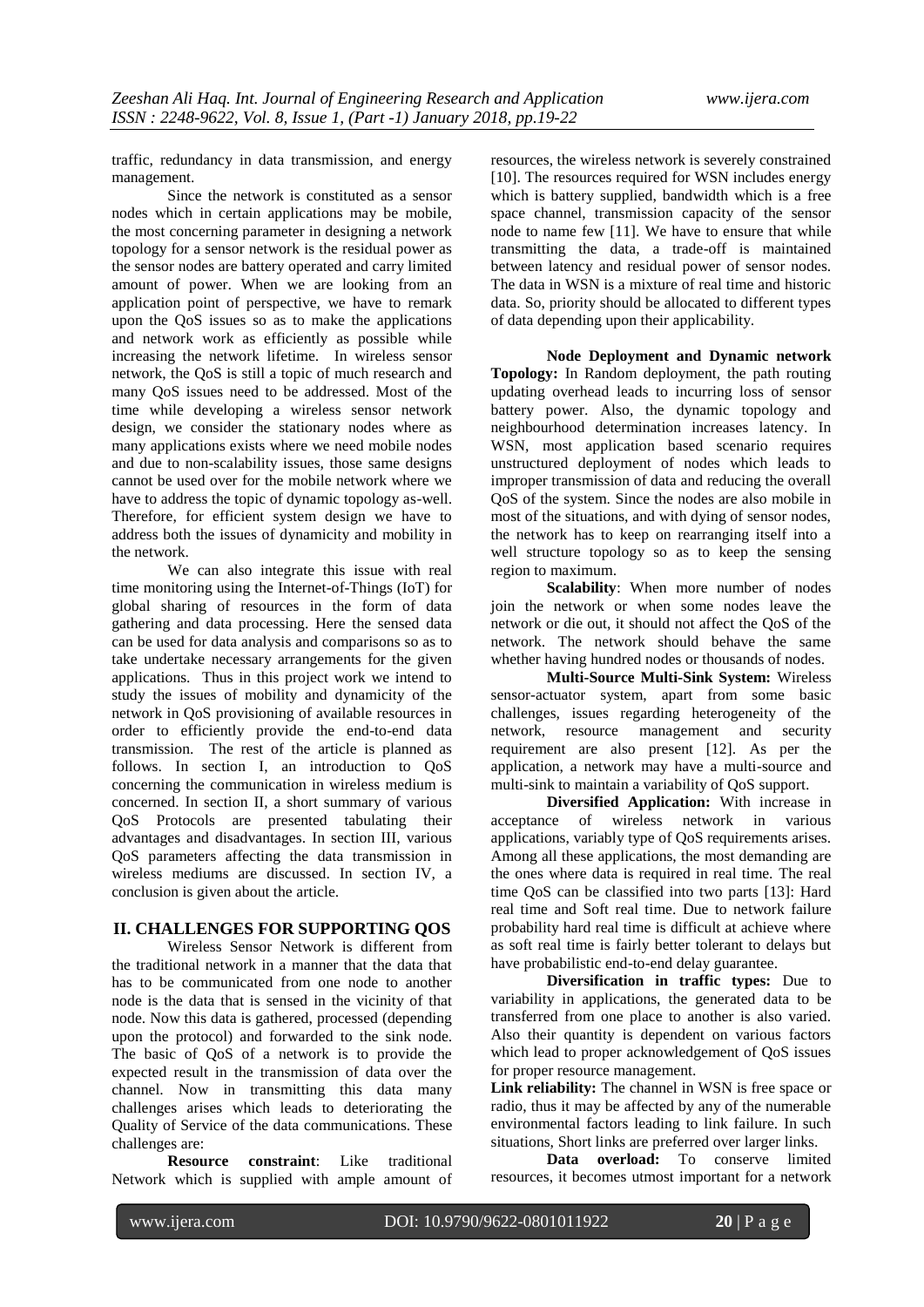to make sure that redundant data is not communicated. To ensure this, different data aggregation protocols [14] are available. In conjunction with these challenges of QoS, there are various other Metrics integrated into the QoS support and provisioning. When application is concerned with audio and video real time data, parameters such as jitters, latency and bandwidth are the issues. For military based applications, security metric is the challenging task. Also challenges such as limited battery power, control over data dissemination, Throughput are matter of research.

#### **III. QOS IN WSN LAYER**

In WSNs to provide QoS, there are two approaches: layer and cross-layer approach. In layer approach, QoS is maintained in each of the several layers of WSN communication protocol stack where as in cross-layer approach, there exists interdependency among each layers to maintain the QoS. For QoS provisioning, the goal is to provide desired level of QoS in the network while increasing the residual power of the sensor nodes. This in turn increases the network life time of the system.

**MAC layer:** In the layer structure of the protocol, MAC is at the bottom and unless it provides an efficient channel through medium sharing and reliable communication support, Transport layer and network layer cannot be provided with QoS support [15]. Thus, QoS provision is the most important for overall QoS for the system. In [16] a promising evaluation was carried where an approach based on quantitative modelling based on information processing and wireless communications was performed. Also, in [17] a scalable QoS MAC is proposed by the author guaranteeing QoS provisioning to multimedia based applications. This SQ-MAC is divided into four parts: synchronization period, Random access Period, Switching period, and adaptive schedule access period.

**Network Layer:** Network layer is mainly associated with the task of routing of data form one node to another. While doing do, ensuring that energy conservation is given its due priority while designing the routing protocol. This is done with an assumption that data does not have stringent QoS requirements [18]. These protocols are classified as data-centric, hierarchical, location-based or network-flow. Different QoS parameters for Network layer QoS provisioning are (i) conservation of energy which includes increasing the residual energy and decreasing the energy required for data transmission, (ii) reliability of link or route used for data transmission, and (iii) delay in transmission. A protocol was developed in [19], which considered all these QoS provisioning parameters using a modular approach with traffic differentiation being the underlying concept.

These data traffics are classified as Regular traffic, reliability-sensitive traffic, delay-sensitive traffic, and critical traffic.

#### **Transport Layer:**

Transport layer design goal includes controlling the transmission of the source, effective message delivery, and reduction of congestion. Prioritizing the source during data transmission, a QoS provisioning protocol was developed [20, 21]. In this protocol, data reliability and reduction of congestion were addressed. The protocol was simulated under three different scenarios: no priority, complete priority, and distributed priority. The distribution of priority showed improved result regarding data storage and data dissemination. This led to improved throughput.

Some other parameters for QoS provisioning for other communication protocol layers are given. The Physical Layer addresses the issues of actual data transmission and QoS parameters for this layer includes data processing and data communication, and capability of sensing components [22]. The other layer is the application layer which is in direct contact with the user. The QoS provisioning parameters for this layer includes consistency of data, time required for response, network life time, data resolution, and originality of data [23].

#### **IV. CONCLUSION**

A thorough study about challenges and parameters for addressing those challenges has been carried out. Several of the important challenges are acknowledged with the drawback that these challenges bring about in the wireless sensor network. Different parameters in different communication protocol layers are also discussed exclusively. Some of the protocols developed by researchers are also addressed giving their various technicalities.

#### **REFERENCE**

- [1]. Chen, D.; Varshney, P. K. QoS Support in Wireless Sensor Networks: A Survey. In Proc. of the Int. Conf. on Wireless Networks, Las Vegas, USA, June 2004
- [2]. A. Ganz, Z. Ganz, and K. Wongthavarawat, Multimedia Wireless Networks: Technologies, Standards, and QoS , Prentice Hall, Upper Saddle River, NJ, 2004.
- [3]. S. Meguerdichian, F. Koushanfar, M. Potkonjak, and M. B. Srivastava,"Coverage Problems in Wireless Ad-hoc Sensor Networks, " in proceedings of IEEE Infocom, 2001, pp. 1380-1387
- [4]. S. Meguerdichian, F. Koushanfar, G. Qu, and M. Potkonjak, "Exposure in Wireless Ad-hoc Sensor Networks, " in Mobile Computing and Networking, 2001, pp. 139-150.